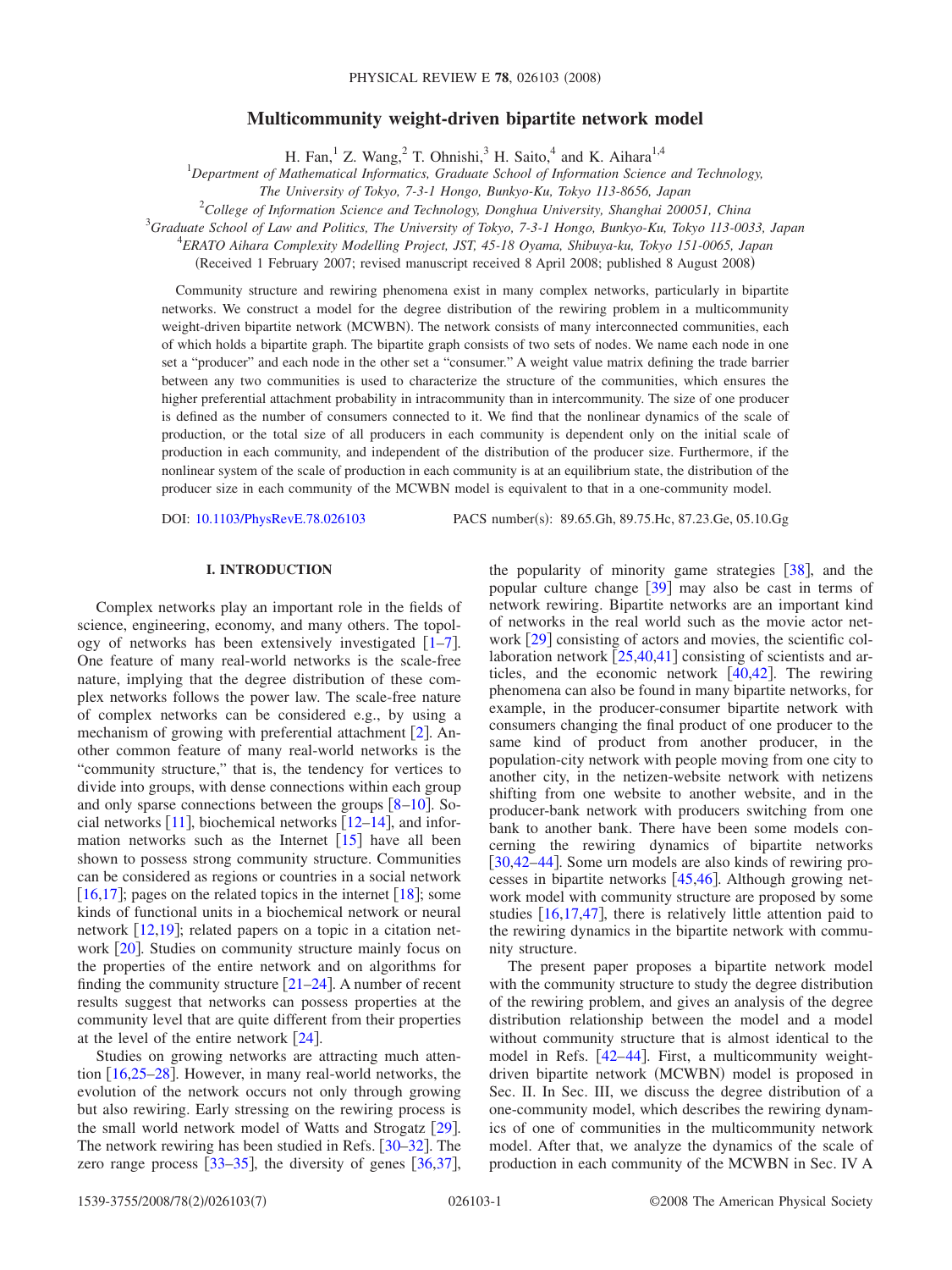<span id="page-1-0"></span>

FIG. 1. The bipartite network with multicommunities; circles represent the consumers and squares represent the producers.  $N_{i,\alpha}(t)$ is the expectation of the number of producers in the  $\alpha^{th}$  community with *i* consumers from any community at time step *t*. The expectation of the number of producers after disconnecting a consumer is denoted by  $N_{i,\alpha}^-(t)$ . For example, in community  $\alpha$ ,  $N_{3,\alpha}=1$  and  $N_{3,\alpha} = 2.$ 

and the degree distribution in each community in Sec. IV B. Finally, summary and discussion are presented in Sec. V.

#### **II. THE MODEL**

We will focus on a generic rewiring problem of a multicommunity bipartite network. The network consists of many interconnected communities, each of which holds a bipartite graph. The bipartite graph consists of two sets of nodes. We name each node in one set a "consumer" and each node in the other set a "producer." In this paper, the naming of the nodes is only used to facilitate the description of a generic bipartite graph, so we will keep our presentation abstract apart from the names  $[48]$  $[48]$  $[48]$ .

The MCWBN is illustrated in Fig. [1,](#page-1-0) which consists of many communities with different numbers of consumers and producers, the numbers of which also differ community by community. Every consumer links with only one producer that may be either in the same community with the consumer or in another community. All the consumers have an equal quantity of consumption and the size of a producer is defined as the number of consumers that are connected to it. In this study, the number of the consumers and that of the producers in each community are maintained constant. However, the consumers may change their choice of producers. The consumers prefer choosing a producer from the same community to choosing a producer of the same size from another community due to the trade barrier defined by a weight value) between communities  $[49]$  $[49]$  $[49]$ . Thus, the distribution of the producer size in each community evolves with the rewiring of the consumers.

Let *R* be the number of the communities;  $p_{\alpha}$ , the number of producers in the  $\alpha^{th}(\alpha=1,2,\ldots,R)$  community; and  $c_{\alpha}$ , the number of consumers in the  $\alpha^{th}$  community. Let *P* be the total number of all producers, i.e.,  $P = \sum_{k=1}^{R} p_{\gamma}$ . Let *C* be the total number of all consumers, i.e.,  $C = \sum_{\gamma=1}^{R} c_{\gamma}$ .

Assume that  $N_{i,q}(t)$  is the expectation of the number of producers in the  $\alpha^{th}$  community with *i* consumers from any community at time step *t*. The scale of production in community  $\alpha$  is defined by

$$
S_{\alpha}(t) = \sum_{i=1}^{C} iN_{i,\alpha}(t).
$$
 (1)

<span id="page-1-1"></span>Beginning with any given initial distribution  $N_{i,\alpha}(0)$ , the MCWBN model evolves according to the following two steps. The first is a removing step, the second is a preferential attachment step.

(1) A consumer (see, e.g., consumer 1 in community  $\alpha$  of Fig. [1](#page-1-0)) is selected randomly from the set of all consumers and is disconnected from its producer. Then, the expectation of the number of producers after disconnecting the consumer, which is denoted by  $N_{i,\alpha}(t)$ , can be calculated by

$$
N_{i,\alpha}^{-}(t) = \frac{i+1}{C} N_{i+1,\alpha}(t-1) + \left(1 - \frac{i}{C}\right) N_{i,\alpha}(t-1). \tag{2}
$$

<span id="page-1-2"></span>Similarly to Eq. ([1](#page-1-1)), the scale of production in community  $\alpha$ after disconnecting the consumer is defined by

$$
S_{\alpha}^{-}(t) = \sum_{i=1}^{C} iN_{i,\alpha}^{-}(t).
$$
 (3)

<span id="page-1-5"></span>(2) The producers compete with each other to win the consumer that is disconnected from its producer. According to the linear preferential attachment mechanism, the probability of the consumer choosing a producer with degree *i*  $-1$  in community  $\beta$  is proportional to  $\frac{(i-1+a)w_{\alpha,\beta}}{W(t)}$  $\frac{W_a(t)}{W_a(t)}$  with  $W_a(t)$ defined by

$$
W_{\alpha}(t) = \sum_{\gamma=1}^{R} w_{\alpha,\gamma} [S_{\gamma}(t) + p_{\gamma} a], \qquad (4)
$$

<span id="page-1-3"></span>where *a* stands for the initial attractiveness of every producer and allows a nonzero probability for a producer with no con-sumer [[50](#page-6-19)].  $w_{\alpha,\gamma}$  with  $0 \leq w_{\alpha,\gamma} < 1$  is a coefficient arising due to the trade barrier that prevents the consumer in community  $\alpha$  from choosing producers in community  $\gamma$ . We assume  $w_{\alpha,\alpha} = 1$  for any  $\alpha$  in the present paper.  $w_{\alpha,\gamma} < w_{\alpha,\alpha}$  ensures a higher preferential attachment probability in intracommunity than in intercommunity.

As the total probability of consumers in community  $\beta$ being selected to disconnect from their producers is  $c_{\beta}/C$ ,

<span id="page-1-4"></span>
$$
N_{i,\alpha}(t) = \sum_{\beta=1}^{R} \frac{c_{\beta}}{C} \frac{(i - 1 + a)w_{\beta,\alpha}}{W_{\beta}(t)} N_{i-1,\alpha}(t) + \left[ 1 - \sum_{\beta=1}^{R} \frac{c_{\beta}}{C} \frac{(i + a)w_{\beta,\alpha}}{W_{\beta}(t)} \right] N_{i,\alpha}(t).
$$
 (5)

Since the total number of consumers is *C*, it is apparent that  $N_{i,\alpha}=0$  when  $i>C$ . Therefore,  $N_{C+1,\alpha}=N_{C+1,\alpha}(i)=0$  in the following analysis. Equations  $(2)$  $(2)$  $(2)$ ,  $(4)$  $(4)$  $(4)$ , and  $(5)$  $(5)$  $(5)$  describe the dynamics of the distribution of the producer size in each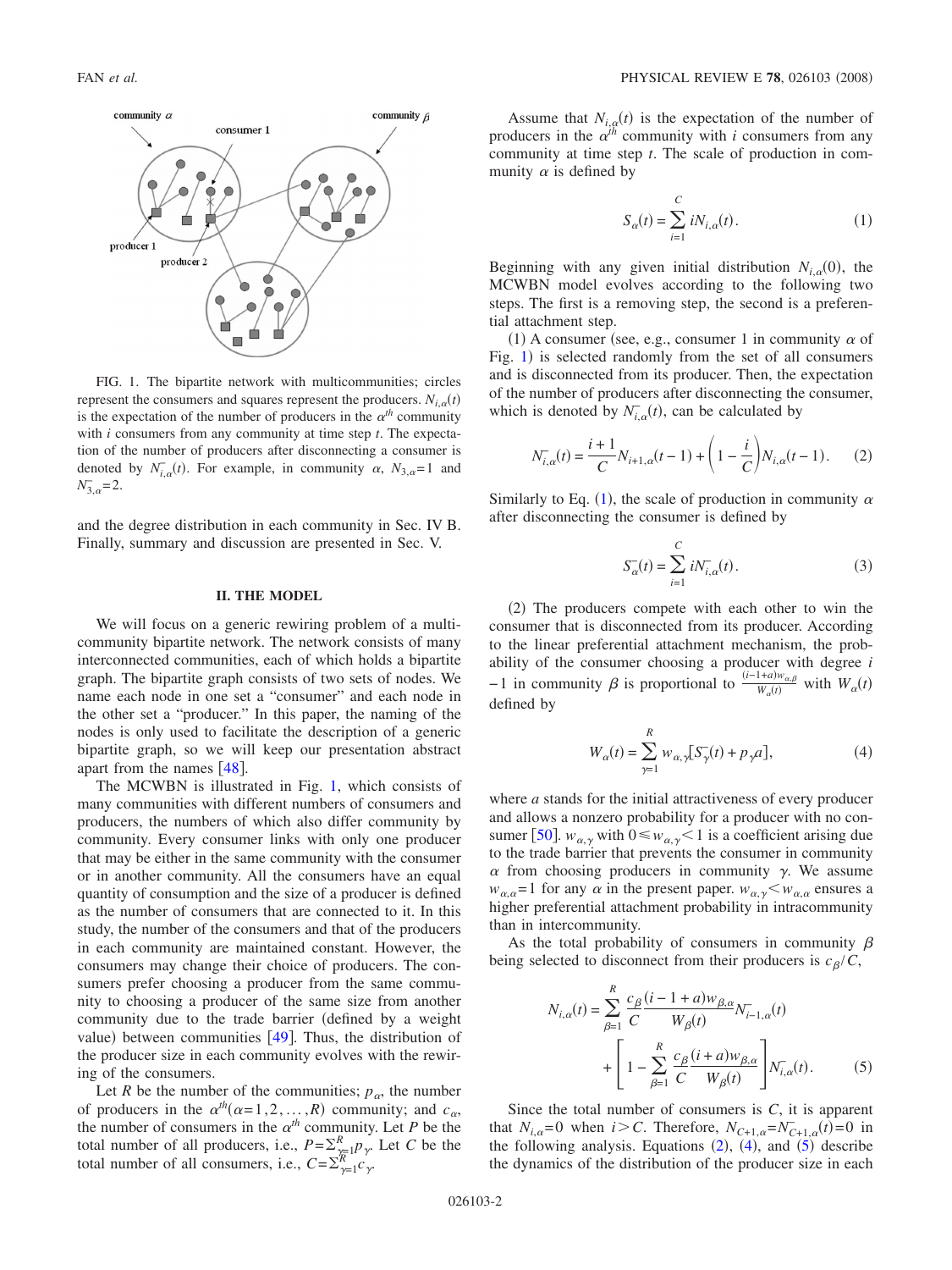community. When  $R=1$ , the model degenerates to a onecommunity model that is the same with that in Ref.  $[42]$  $[42]$  $[42]$  and is almost identical to that in Refs.  $[43, 44]$  $[43, 44]$  $[43, 44]$ .

### **III. THE DEGREE DISTRIBUTION OF THE BIPARTITE NETWORK IN A ONE-COMMUNITY MODEL**

Before analyzing the MCWBN model, we first consider a one-community bipartite network model with rewiring dynamics, the community of which is one of communities in the multicommunity network model. The preferential attachment probability of a node in the one-community model is linearly proportional to the sum of the degree and the initial attractiveness of the node. The dynamics of the onecommunity model is represented as follows:

<span id="page-2-0"></span>
$$
\widetilde{N}_i^-(t) = \frac{(i+1)m}{\widetilde{C}} \widetilde{N}_{i+1}(t-1) + \left(1 - \frac{im}{\widetilde{C}}\right) \widetilde{N}_i(t-1),\qquad(6)
$$

<span id="page-2-1"></span>
$$
\widetilde{N}_i(t) = \frac{(i-1+a)m}{\widetilde{C}-m+\widetilde{P}a}\widetilde{N}_{i-1}(t) + \left[1-\frac{(i+a)m}{\widetilde{C}-m+\widetilde{P}a}\right]\widetilde{N}_i(t),\tag{7}
$$

where  $i=0,1,2,...,\tilde{C}$  and  $0\leq m\leq 1$ . The notations of  $\tilde{N}_i(t), \tilde{N}_i^-(t), \tilde{C}, \tilde{P}$ , and *a* correspond to  $N_{i,a}(t), N_{i,a}^-(t), c_{\alpha}, p_{\alpha}$ and *a* with dropping index  $\alpha$  for the community label for simplicity, respectively.

The parameter *m* represents that each consumer is selected to undergo rewiring with a probability  $m/\tilde{C}$  at each time step  $\lceil 51 \rceil$  $\lceil 51 \rceil$  $\lceil 51 \rceil$ .

Rewiring dynamics in one-community was also considered in some related models  $[30,42-45]$  $[30,42-45]$  $[30,42-45]$  $[30,42-45]$  $[30,42-45]$ . All these models concern a bipartite network, and assume that the size of the network does not change rapidly, but the structure of the network changes with time rapidly, and assume that a node is chosen randomly to be attached in the removing step. In Ref.  $[45]$  $[45]$  $[45]$ , the fitness parameter is considered as the inverse local temperature and the attachment probability is a nonlinear function of the degree and fitness parameter of the node. The degree distribution of the bipartite network was discussed depending on the fitness parameter. The preferential attachment mechanism in Ref.  $\lceil 30 \rceil$  $\lceil 30 \rceil$  $\lceil 30 \rceil$  is the same with that in Ref. [[45](#page-6-16)] except for the formulation of the fitness function.

The model in Refs.  $[42-44]$  $[42-44]$  $[42-44]$  is almost identical to our one-community model. If  $m=1$  in the Eqs. ([6](#page-2-0)) and ([7](#page-2-1)), our one-community model is the same as that in Ref.  $[42]$  $[42]$  $[42]$ , where a simulation result on the distribution of the producer size was presented. A time-dependent exact solution on the degree distribution in a one-community model was provided by Evans and Plato  $[43, 44]$  $[43, 44]$  $[43, 44]$ . In the model of Evans and Plato, the attachment probability is a mixture of a random attachment probability  $\rho_r$  and the preferential attachment probability  $\rho_p$ , and the rewiring dynamics was organized into one step, in contrast to our two-step rewiring dynamics of Eq.  $(6)$  $(6)$  $(6)$ and Eq. ([7](#page-2-1)). However, the two steps of the rewiring in our one-community model can be mapped to the one step rewiring in the model of Evans and Plato  $\lceil 44 \rceil$  $\lceil 44 \rceil$  $\lceil 44 \rceil$  by substituting Eq.  $(6)$  $(6)$  $(6)$  into Eq.  $(7)$  $(7)$  $(7)$  as follows:

$$
\widetilde{N}_i(t) - \widetilde{N}_i(t-1) = \widetilde{N}_{i+1}(t-1)m\Pi_{R,i+1}(1-m\Pi_{A,i})
$$

$$
- \widetilde{N}_i(t-1)m\Pi_{R,i}(1-m\Pi_{A,i-1})
$$

$$
- \widetilde{N}_i(t-1)m\Pi_{A,i}(1-m\Pi_{R,i})
$$

$$
+ \widetilde{N}_{i-1}(t-1)m\Pi_{A,i-1}(1-m\Pi_{R,i-1}), \quad (8)
$$

where  $\Pi_{R,i} = i/\tilde{C}$ ,  $\Pi_{A,i} = \rho_r \frac{1}{\tilde{P}} + \rho_p \frac{i}{\tilde{C}-m}$  with  $\rho_r = a\tilde{P}/(a\tilde{P} + \tilde{C})$  $-m$ ) and  $\rho_p = 1 - \rho_r$ . If  $m = 1$ , the two models are almost identical. While in our one-community model, after a producer with degree *i* loses a consumer, the degree of the producer reduces to *i*−1 and the total degree of all the producers decreases to  $C-1$ .

In the present paper, we focus on the analysis of the relationship of the degree distribution between the onecommunity model and the multicommunity model. The exact solution of the one-community model and detailed discussion of the degree distribution depending on the parameter *a* can be obtained by the approach that was presented by Evans and Plato  $[44]$  $[44]$  $[44]$ .

Based on the analytical results of Evans and Plato  $[44]$  $[44]$  $[44]$ and the simulation results in  $[42]$  $[42]$  $[42]$ , a tendency of the variation of the degree distribution with *a* changing from zero to infinity occurs in the case that  $\tilde{C}$  and  $\tilde{P}$  are sufficiently large. When *a* is close to zero, all the consumers will link to one producer, which gives a condensate, or a monopoly in the present paper. With increasing of *a* from zero, the power law distribution with exponent 1 emerges. Exponential distribution can be found around  $a=1$ . When  $a>1$ , a Gamma-like distribution appears. To the extreme, if *a* is large enough, *a* dominates the attachment probability, thus the attachment probability of each producer becomes approximately equal, resulting in the Possion distribution.

## **IV. THE DYNAMICS OF THE DEGREE DISTRIBUTION OF THE BIPARTITE NETWORK IN THE MULTICOMMUNITY MODEL**

In this section, we relate the degree distribution of the bipartite network in each community of the MCWBN model to that in the one-community model studied in the previous section. We first find that the dynamics of the scale of production  $S_\alpha(t)$  [see Eq. ([1](#page-1-1))] in each community is independent of the distribution of the producer size and converges to a fixed point in Sec. IV A. Based on this result, we next show that the distribution of the producer size in each community of the MCWBN model is equivalent to that in the onecommunity model in Sec. IV B.

### **A. The dynamics of the scale of production in each community**

Using Eqs.  $(1)$  $(1)$  $(1)$ – $(3)$  $(3)$  $(3)$ , the evolution of the scale of production in community  $\alpha$  after the removing step of the rewiring is described as follows: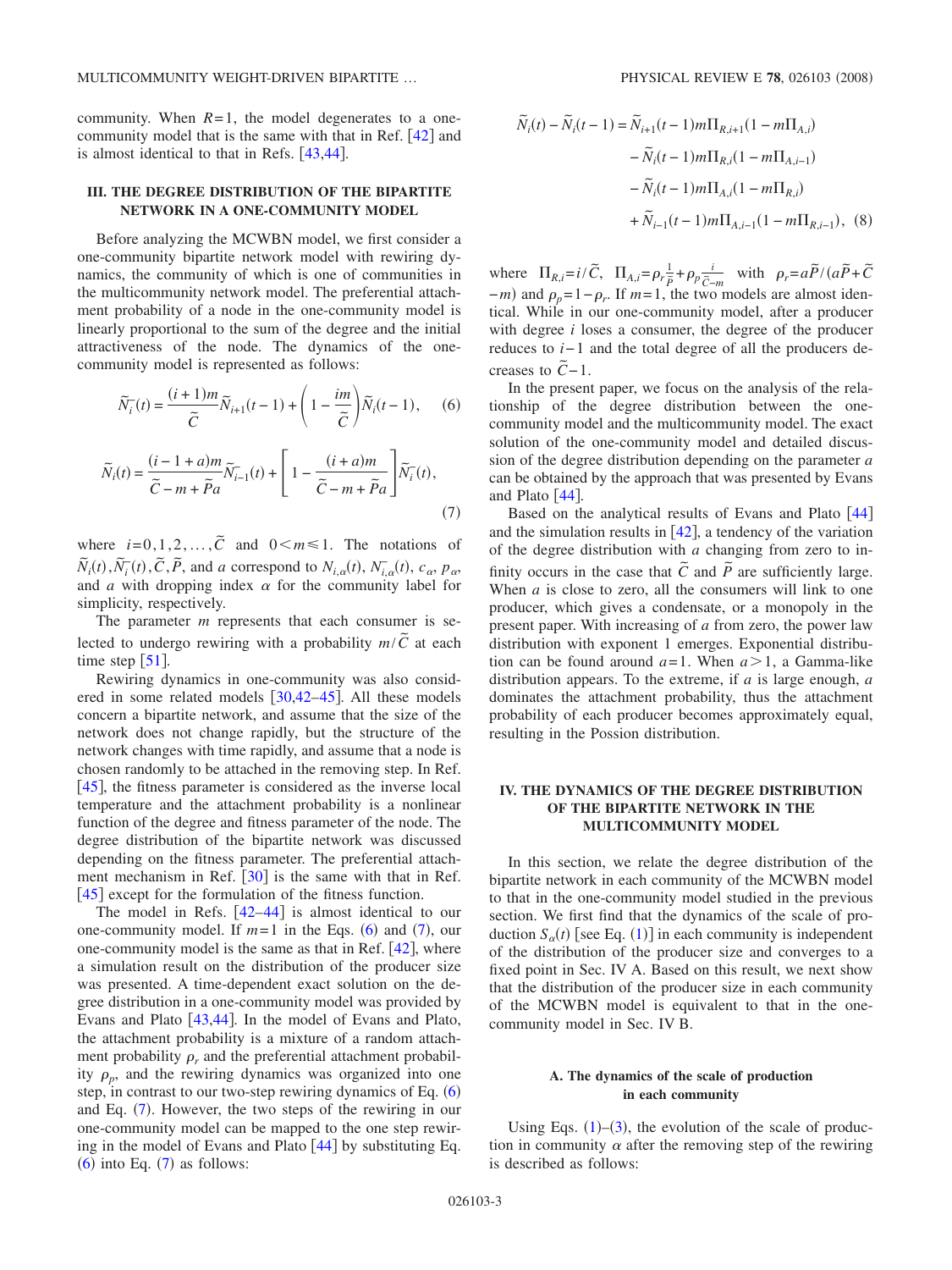<span id="page-3-0"></span>
$$
S_{\alpha}^{-}(t) = \sum_{i=0}^{C+1} i \frac{i+1}{C} N_{i+1,\alpha}(t-1) + \sum_{i=0}^{C+1} i \left( 1 - \frac{i}{C} \right) N_{i,\alpha}(t-1)
$$
  
\n
$$
= \sum_{i=0}^{C+1} i N_{i,\alpha}(t-1) + \sum_{i=0}^{C+1} \left[ \frac{(i+1)^2}{C} N_{i+1,\alpha}(t-1) - \frac{i^2}{C} N_{i,\alpha}(t-1) - \frac{i+1}{C} N_{i+1,\alpha}(t-1) \right]
$$
  
\n
$$
= \left( 1 - \frac{1}{C} \right) S_{\alpha}(t-1), \tag{9}
$$

because  $N_{C+1,\alpha}(t-1)=0$ .

Similarly, using Eqs.  $(1)$  $(1)$  $(1)$ ,  $(3)$  $(3)$  $(3)$ , and  $(5)$  $(5)$  $(5)$ , we obtain the evolution of the scale of production in community  $\alpha$  as follows:

<span id="page-3-1"></span>
$$
S_{\alpha}(t) = \sum_{\beta=1}^{R} \frac{c_{\beta}w_{\beta,\alpha}}{CW_{\beta}(t)} \sum_{i=0}^{C+1} i(i-1+a)N_{i-1,\alpha}^{-}(t) + \sum_{i=0}^{C+1} i \left[ 1 - \sum_{\beta=1}^{R} \frac{c_{\beta}w_{\beta,\alpha}}{CW_{\beta}(t)}(i+a) \right] N_{i,\alpha}^{-}(t) = S_{\alpha}^{-}(t) + \sum_{\beta=1}^{R} \frac{c_{\beta}w_{\beta,\alpha}}{CW_{\beta}(t)} \sum_{i=0}^{C+1} [(i+1)(i+a) -i(i+a)]N_{i,\alpha}^{-}(t) = S_{\alpha}^{-}(t) + \sum_{\beta=1}^{R} \frac{c_{\beta}w_{\beta,\alpha}}{CW_{\beta}(t)} [S_{\alpha}^{-}(t) + ap_{\alpha}], \qquad (10)
$$

because  $p_{\alpha} = \sum_{i=0}^{C+1} N_{i,\alpha}^-(t)$ .

Thus, from Eqs.  $(4)$  $(4)$  $(4)$ ,  $(9)$  $(9)$  $(9)$ , and  $(10)$  $(10)$  $(10)$ , we get the evolution dynamics of the scale of production in each community as follows:

<span id="page-3-2"></span>
$$
W_{\beta}(t) = \sum_{\gamma=1}^{R} w_{\beta,\gamma} \left[ S_{\gamma}(t-1) - \frac{S_{\gamma}(t-1)}{C} + p_{\gamma} a \right], \quad (11)
$$

<span id="page-3-3"></span>
$$
S_{\alpha}(t) = S_{\alpha}(t-1) - \frac{S_{\alpha}(t-1)}{C} + \sum_{\beta=1}^{R} \frac{c_{\beta} w_{\beta,\alpha}}{CW_{\beta}(t)} \left[ S_{\alpha}(t-1) - \frac{S_{\alpha}(t-1)}{C} + p_{\alpha} a \right],
$$
\n(12)

where  $w_{\beta,\alpha}$ ,  $c_{\beta}$ ,  $C$ ,  $p_{\alpha}$ , and *a* are parameters in Eqs. ([2](#page-1-2)), ([4](#page-1-3)), and  $(5)$  $(5)$  $(5)$ . It is shown from Eqs.  $(11)$  $(11)$  $(11)$  and  $(12)$  $(12)$  $(12)$  that the scale of production  $S_\alpha(t)$  in community  $\alpha$  at the time step *t* depends only on the scale of production in each community at the time step  $t-1$ .

To check whether the system of the scale of production [see Eqs.  $(11)$  $(11)$  $(11)$  and  $(12)$  $(12)$  $(12)$ ] converges to a fixed point for various cases, we carry out 1000 runs of the system with five communities, in each run beginning with randomly generated initial conditions  $S_1(0), S_2(0), \ldots, S_R(0)$  and randomly generated parameter values. Figure [2](#page-3-4) shows the evolution of the average value and the standard deviation of  $\sum_{\alpha=1}^{5} |S_{\alpha}(t)|$  $-S_{\alpha}(t-1)$  over the 1000 runs. Since  $\sum_{\alpha=1}^{5} |S_{\alpha}(t) - S_{\alpha}(t-1)|$ 

<span id="page-3-4"></span>

FIG. 2. Evolution of the average value and the standard deviation of  $\sum_{\alpha=1}^{5} |S_{\alpha}(t) - S_{\alpha}(t-1)|$  with time *t* over the 1000 runs. Each run begins with randomly generated initial conditions  $S_1(0), S_2(0), \ldots, S_\alpha(0)$  and randomly generated parameter values.  $S_{\alpha}(0)$ ,  $p_{\alpha}a$ , and  $w_{\beta,\alpha}$  with  $\alpha, \beta=1,2,\ldots,5$  and  $\alpha \neq \beta$  are uniformly distributed in the interval of  $(2000, 6000)$ ,  $(500, 2000)$ , and  $(0.2, 0.2000)$ 0.8), respectively;  $w_{\alpha,\alpha} = 1$  and  $c_{\alpha} = S_{\alpha}(0)$ .

 $\rightarrow$ 0 when  $t \rightarrow \infty$ , the system actually converges to a fixed point for various values of the parameters and various initial conditions in the case of five communities. Additionally, the simulations for the cases of ten, twenty, and fifty communities are carried out respectively, and the system in these cases converges to a fixed point as well.

<span id="page-3-5"></span>From Eqs.  $(11)$  $(11)$  $(11)$  and  $(12)$  $(12)$  $(12)$ , the fixed point of the scale of production  $S^*_{\alpha}$  is determined by

$$
W_{\beta}^{*} = \sum_{\gamma=1}^{R} w_{\beta,\gamma} \bigg[ S_{\gamma}^{*} - \frac{S_{\gamma}^{*}}{C} + p_{\gamma} a \bigg],
$$
 (13)

$$
S_{\alpha}^* = C \sum_{\beta=1}^R \frac{c_{\beta} w_{\beta,\alpha}}{C W_{\beta}^*} \bigg[ S_{\alpha}^* - \frac{S_{\alpha}^*}{C} + p_{\alpha} a \bigg]. \tag{14}
$$

<span id="page-3-6"></span>We can see the influence of the community structure  $(w_{\beta,\alpha})$  on the scale of production of community  $\alpha$  ( $S^*_{\alpha}$ ) from Eqs. ([13](#page-3-5)) and ([14](#page-3-6)). If  $w_{\beta,\alpha}(\beta=1,2,\ldots,R,\beta \neq \alpha)$  is large, i.e., there is little barrier for the consumers in other communities to choose the producers in community  $\alpha$ ,  $S_{\alpha}^*$  will be large.

### **B. The relationship of the degree distribution in the bipartite network between the one-community model and the multicommunity model**

According to Sec. IV A, the scale of production in each community converges to an equilibrium state  $S^*_{\alpha}$ . At the equilibrium state, though the scale of the production in each community keeps constant, the rewiring dynamics continues, i.e., the consumers who are connected to the producers in community  $\alpha$  may be reconnected to the producers in other communities and vice versa. We next study the evolution of the distribution of the producer size in each community of the MCWBN model. When the scale of production in each community is at an equilibrium state, the number of consumers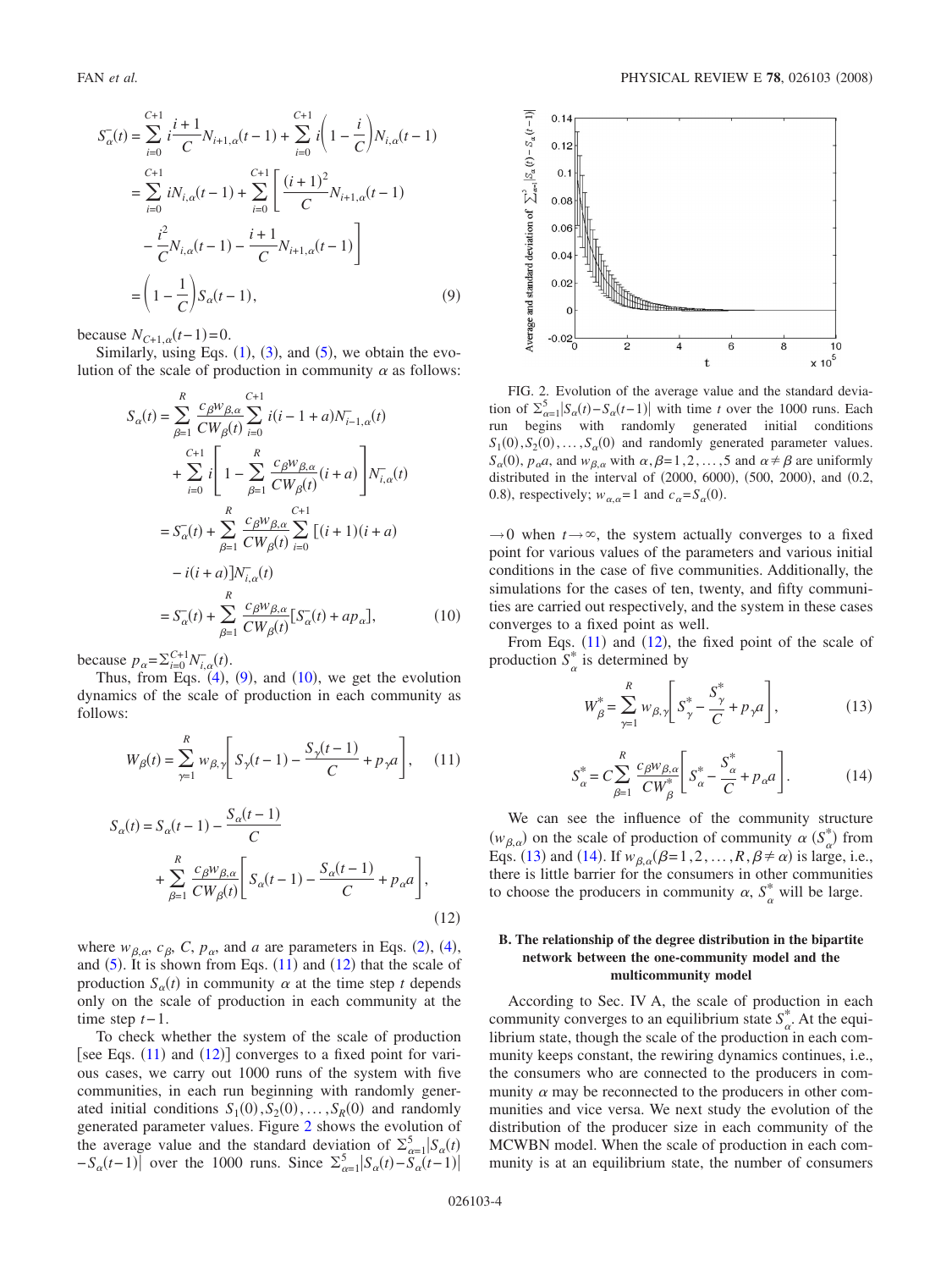that are connected to producers of each community keeps constant. Since the number of producers in each community does not change as well, we can consider the multicommunity model as  $R$  one-community models (see Appendix):

<span id="page-4-0"></span>
$$
\widetilde{N}_{i,\alpha}(t) = \frac{(i+1)m}{\widetilde{C}} \widetilde{N}_{i+1,\alpha}(t-1) + \left(1 - \frac{im}{\widetilde{C}}\right) \widetilde{N}_{i,\alpha}(t-1),\tag{15}
$$

<span id="page-4-1"></span>
$$
\widetilde{N}_{i,\alpha}(t) = \frac{(i-1+a)m}{\widetilde{C}-m+\widetilde{P}a}\widetilde{N}_{i-1,\alpha}(t) + \left[1-\frac{(i+a)m}{\widetilde{C}-m+\widetilde{P}a}\right]\widetilde{N}_{i,\alpha}(t),\tag{16}
$$

where  $\widetilde{C} = S^*_{\alpha}, \widetilde{P} = p_{\alpha}, \text{ and } m = S^*_{\alpha}/\sum_{\gamma=1}^R S^*_{\gamma} = S^*_{\alpha}/C \text{ with } \alpha$  $=1,2,...,R$ .

Equations  $(15)$  $(15)$  $(15)$  and  $(16)$  $(16)$  $(16)$  represent the dynamics of the distribution of the producer size in each community of the multicommunity model with each community holding dynamics like Eqs.  $(6)$  $(6)$  $(6)$  and  $(7)$  $(7)$  $(7)$ . In other words, though all the communities in the MCWBN model connect with each other, the dynamics of the distribution of the producer size in *R* communities of the MCWBN model is equivalent to *R* mutually independent one-community models if the scale of production in each community converges to an equilibrium state. Furthermore, as the system for the distribution of the producer size in the one-community model is globally asymptotically stable  $[44]$  $[44]$  $[44]$ , the distribution of the producer size in each community of the multicommunity model converges to a unique distribution that follows the exponential distribution, the power law distribution, the Gamma-like distribution, and the Possion distribution depending on different system parameters according to the discussion in Sec. III.

#### **V. SUMMARY AND DISCUSSION**

A multicommunity weight-driven bipartite networks (MCWBN) model was constructed to study the rewiring dynamics of the bipartite network with community structure. We first discussed the degree distribution of a onecommunity model which is taken out from the multicommunity model. Then we found that the evolution of the scale of production in each community of the MCWBN model depends only on the initial scale of production in each community and is independent of the distribution of the producer size. Furthermore, if the nonlinear system of the scale of production in each community is at an equilibrium state, the distribution of the producer size in each community of the MCWBN model is equivalent to that in a one-community model.

Many real-world networks are huge and exhibit community structure. It is difficult for empirical investigations on the degree distribution to cover the entire network or to consider the interaction of the communities. It is also very difficult to investigate whether the degree distribution in each community is the same as that in the whole network. In the multicommunity model, the community structure is represented by parameter  $w_{\alpha,\beta}$  that only affects the scale of production in each community instead of the stationary distribution of the producer size in each community. After the scale of production converges to the fixed point,  $w_{\alpha,\beta}$  can be neglected. Furthermore, if the initial attractiveness *a* is uniform in the whole network, the degree distribution in each community is identical. These results imply that we only need to investigate one of the communities without considering the community structure, i.e., we only need to carry out empirical investigations on the degree distribution in one community to estimate the degree distribution in other communities, when we investigate the stationary degree distribution in a huge multicommunity network with uniform initial attractiveness *a*. It is worthy of note that we cannot neglect the community structure before the system is fixed at the stationary distribution, as the scale of production in each community may change dynamically due to the parameter  $w_{\alpha,\beta}$ . Thus, the empirical investigations on the degree distribution without considering the community structure are to some extent reasonable. For instance, empirical investigations on the firm sizes carried out independently in the US and Japan show that the distribution of firm sizes vs. rank follows the identical power law distribution in the US and Japan, maybe as well as in other countries  $[52-55]$  $[52-55]$  $[52-55]$ . The identical power law distribution is also found for the distribution of city sizes in developed countries  $\lceil 56 \rceil$  $\lceil 56 \rceil$  $\lceil 56 \rceil$ .

In some multicommunity real-world networks, the values of the parameter *a* may be different community by community. What kinds of distributions in each community and in the entire network emerge in such a situation is a future problem. Furthermore, the multicommunity model can be extended to consider the situation where growth and rewiring both exist.

#### **ACKNOWLEDGMENT**

The authors thank Dr. Naoki Masuda for his valuable comments.

#### **APPENDIX: DERIVATION OF EQS. [\(15\)](#page-4-0) and [\(16\)](#page-4-1)**

Assume that the system of the scale of production in each community of the multicommunity model is at an equilibrium state at time step *t*−1, then  $\Sigma_{i=0}^{C+1} iN_{i,\alpha}(t-1)$  $=\sum_{i=0}^{\tilde{C}+1} iN_{i,\alpha}(t-1) = S_{\alpha}^{*}$ . According to Eq. ([9](#page-3-0)),

$$
S_{\alpha}^{-*} - S_{\alpha}^{*} = -\frac{S_{\alpha}^{*}}{C} = -m.
$$
 (A1)

<span id="page-4-2"></span>As 
$$
\tilde{C} = S_{\alpha}^{*}
$$
, from Eq. (A1),  
\n
$$
\tilde{C}_{+1} = \sum_{i=0}^{\tilde{C}+1} (i-1)N_{i-1,\alpha}^{-}(t) = \sum_{i=0}^{\tilde{C}+1} iN_{i,\alpha}^{-}(t) = \tilde{C} - m.
$$
\n(A2)

<span id="page-4-3"></span>Furthermore, from Eqs.  $(5)$  $(5)$  $(5)$  and  $(A1)$  $(A1)$  $(A1)$ ,

<span id="page-4-4"></span>
$$
m = S_{\alpha}^{*} - S_{\alpha}^{-*}
$$
  
=  $\sum_{i=0}^{\tilde{C}+1} [iN_{i,\alpha}(t) - iN_{i,\alpha}^{\tilde{C}+1}(t)]$   
=  $\sum_{\beta=1}^{R} \frac{c_{\beta}w_{\beta,\alpha}}{CW_{\beta}^{*}} \sum_{i=0}^{\tilde{C}+1} [i(i-1+a)N_{i-1,\alpha}^{\tilde{C}}(t) - i(i+a)N_{i,\alpha}^{\tilde{C}}(t)].$   
(A3)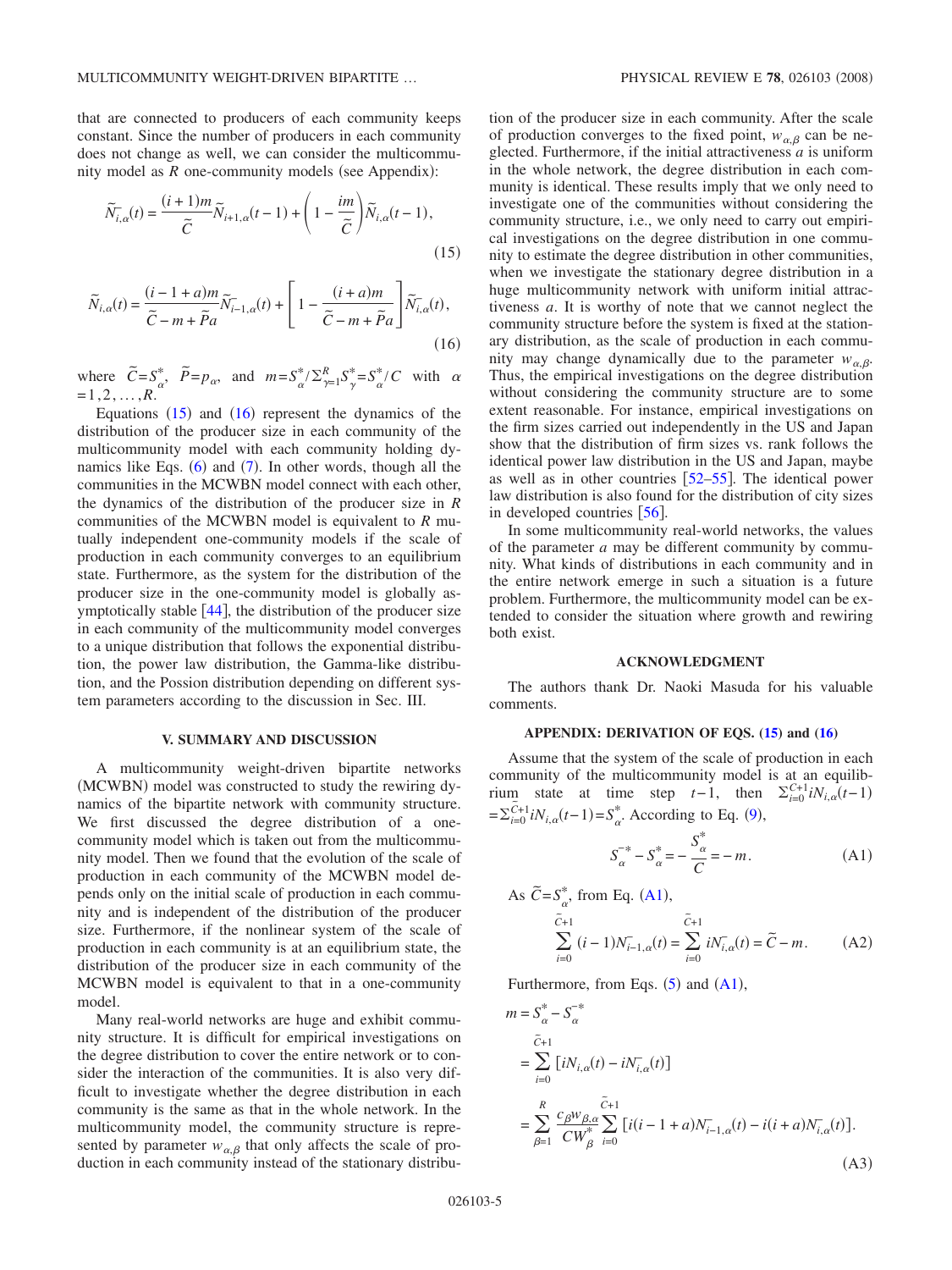<span id="page-5-15"></span>From Eq. (7),  
\n
$$
\tilde{c}_{+1} = \sum_{i=0}^{\tilde{c}_{+1}} [i\tilde{N}_i(t) - i\tilde{N}_i^-(t)]
$$
\n
$$
= \frac{m}{\tilde{C} - m + \tilde{P}a} \sum_{i=0}^{\tilde{C}+1} [i(i - 1 + a)\tilde{N}_{i-1}^-(t) - i(i + a)\tilde{N}_i^-(t)]
$$
\n
$$
= \frac{m}{\tilde{C} - m + \tilde{P}a} \left[ \sum_{i=0}^{\tilde{C}+1} (i - 1)\tilde{N}_{i-1}^-(t) + \tilde{P}a \right].
$$
\n(A4)

From Eq.  $(6)$  $(6)$  $(6)$ ,

<span id="page-5-16"></span>
$$
\tilde{C}^{+1}\sum_{i=0}^{\tilde{C}+1} (i-1)\tilde{N}_{i-1}^{-}(t) = \sum_{i=0}^{\tilde{C}+1} \frac{(i-1)im}{\tilde{C}} \tilde{N}_i(t-1) + \sum_{i=0}^{\tilde{C}+1} \left[ i-1 - \frac{(i-1)(i-1)m}{\tilde{C}} \right] \tilde{N}_{i-1}(t-1) = \tilde{C} - m.
$$
\n(A5)

Combining Eqs.  $(A4)$  $(A4)$  $(A4)$  and  $(A5)$  $(A5)$  $(A5)$ ,

$$
\sum_{i=0}^{\tilde{C}+1} \left[ i \tilde{N}_i(t) - i \tilde{N}_i^-(t) \right] = \frac{m[\tilde{C} - m + \tilde{P}a]}{\tilde{C} - m + \tilde{P}a} = m.
$$
 (A6)

<span id="page-5-17"></span>Using Eq.  $(A4)$  $(A4)$  $(A4)$  and Eq.  $(A6)$  $(A6)$  $(A6)$ ,

<span id="page-5-18"></span>
$$
\frac{m}{\tilde{C}-m+\tilde{P}a}\sum_{i=0}^{\tilde{C}+1}\left[i(i-1+a)\tilde{N}_{i-1}^-(t)-i(i+a)\tilde{N}_{i}^-(t)\right]=m.
$$
\n(A7)

Considering Eq.  $(A5)$  $(A5)$  $(A5)$ , we conclude that Eq.  $(A7)$  $(A7)$  $(A7)$  holds for any values of  $\overline{\tilde{N}_{i-1}^-(t)}$  and  $\overline{\tilde{N}_i^-(t)}$  that satisfy  $\sum_{i=0}^{\infty} i \overline{\tilde{N}_i^-(t)}$  $=\sum_{i=0}^{\infty} \tilde{C}^{+1}_{i=0}(i-1)\tilde{N}^{-}_{i-1}(t) = \tilde{C} - m$ . Taking account of Eq. ([A2](#page-4-3)) and letting  $\widetilde{N}_i^-(t) = N_{i,\alpha}^-(t)$  and  $\widetilde{N}_{i-1}^-(t) = N_{i-1,\alpha}^-(t)$ , Eq. ([A7](#page-5-18)) becomes

<span id="page-5-19"></span>
$$
\frac{m}{\tilde{C}-m+\tilde{P}a}\sum_{i=0}^{\tilde{C}+1}\left[i(i-1+a)N_{i-1,\alpha}^-(t)-i(i+a)N_{i,\alpha}^-(t)\right]=m.
$$
\n(A8)

Hence, it is shown from Eqs.  $(A3)$  $(A3)$  $(A3)$  and  $(A8)$  $(A8)$  $(A8)$  that

$$
\begin{split} & \sum_{\beta=1}^R \frac{c_{\beta} w_{\beta,\alpha}}{C W_{\beta}^*} \sum_{i=0}^{\widetilde{C}+1} \left[ i(i-1+a) N_{i-1,\alpha}^-(t) - i(i+a) N_{i,\alpha}^-(t) \right] \\ & = \frac{m}{\widetilde{C}-m+\widetilde{P}a} \sum_{i=0}^{\widetilde{C}+1} \left[ i(i-1+a) N_{i-1,\alpha}^-(t) - i(i+a) N_{i,\alpha}^-(t) \right]. \end{split}
$$

Thus,

$$
\frac{m}{\tilde{C} - m + \tilde{P}a} = \sum_{\beta=1}^{R} \frac{c_{\beta} w_{\beta,\alpha}}{C W_{\beta}^*}.
$$
 (A9)

<span id="page-5-20"></span>When the system of the scale of production in each community of the multicommunity model is at an equilibrium state,  $W_{\beta}(t) = W_{\beta}^*$ . By Eq. ([A9](#page-5-20)), the system of Eqs. ([2](#page-1-2)), ([4](#page-1-3)), and ([5](#page-1-4)) becomes that of Eqs. ([15](#page-4-0)) and ([16](#page-4-1)), where  $\tilde{C} = S_{\alpha}^{*}, \tilde{P} = p_{\alpha}$ , and  $m = S_{\alpha}^{*}/\sum_{\gamma=1}^{R} S_{\gamma}^{*} = S_{\alpha}^{*}/C.$ 

- 1 S. Wasserman and K. Faust, *Social Network Analysis* Cambridge University Press, Cambridge, 1994).
- <span id="page-5-0"></span>[2] A.-L. Barabási and R. Albert, Science **286**, 509 (1999).
- <span id="page-5-2"></span>[3] R. Albert and A. L. Barabasi, Rev. Mod. Phys. **74**, 47 (2002).
- [4] S. Bornholdt and H. G. Schuster, *Handbook of Graphs and Networks: From the Genome to the Internet* Wiley-VCH, Weinheim, 2003).
- 5 S. N. Dorogovtsev and J. F. F. Mendes, *Evolution of Networks* (Oxford University Press, Oxford, 2003).
- [6] S. Boccaletti, V. Latora, Y. Moreno, M. Chavez, and D.-U. Hwang, Phys. Rep. 424, 175 (2006).
- 7 M. Newman, A.-L. Barabási, and D. J. Watts, *The Structure* and Dynamics of Networks (Princeton, New York, 2006).
- <span id="page-5-1"></span>[8] M. Girvan and M. E. J. Newman, Proc. Natl. Acad. Sci. U.S.A. **99**, 7821 (2002).
- <span id="page-5-3"></span>[9] M. E. J. Newman, Eur. Phys. J. B 38, 321 (2004).
- [10] C. G. Li and P. K. Maini, J. Phys. A 38, 9741 (2005).
- <span id="page-5-4"></span>11 M. E. J. Newman and J. Park, Phys. Rev. E **68**, 036122  $(2003).$
- <span id="page-5-6"></span><span id="page-5-5"></span>12 P. Holme, M. Huss, and H. Jeong, Bioinformatics **19**, 532  $(2003).$
- [13] R. Guimer and L. A. N. Amaral, Nature (London) 433, 895  $(2005).$
- [14] G. Palla, I. Dernyi, I. Farkas, and T. Vicsek, Nature (London) 435, 814 (2005).
- <span id="page-5-7"></span>[15] R. Albert, H. Jeong, and A.-L. Barabási, Nature (London) 401, 130 (1999).
- <span id="page-5-8"></span>[16] J. D. Noh, H. C. Jeong, Y. Y. Ahn, and H. Jeong, Phys. Rev. E 71, 036131 (2005).
- <span id="page-5-9"></span>[17] M. Boguna, R. Pastor-Satorras, A. Diaz-Guilera, and A. Arenas, Phys. Rev. E **70**, 056122 (2004).
- <span id="page-5-10"></span>[18] G. W. Flake, S. Lawrence, C. L. Giles, and F. M. Coetzee, Computer 35 (3), 66 (2002).
- <span id="page-5-11"></span>[19] O. Sporns, D. R. Chialvo, M. Kaiser, and C. C. Hilgetag, Trends Cogn. Sci. 8, 418 (2004).
- <span id="page-5-12"></span>[20] S. Redner, Eur. Phys. J. B 4, 131 (1998).
- <span id="page-5-13"></span>21 A. Clauset, M. E. J. Newman, and C. Moore, Phys. Rev. E **70**, 066111 (2004).
- <span id="page-5-14"></span>22 C. Castellano, F. Cecconi, V. Loreto, D. Parisi, and F. Radicchi, Eur. Phys. J. B 38, 311 (2004).
- 23 J. M. Pujol, J. Bejar, and J. Delgado, Phys. Rev. E **74**, 016107  $(2006).$